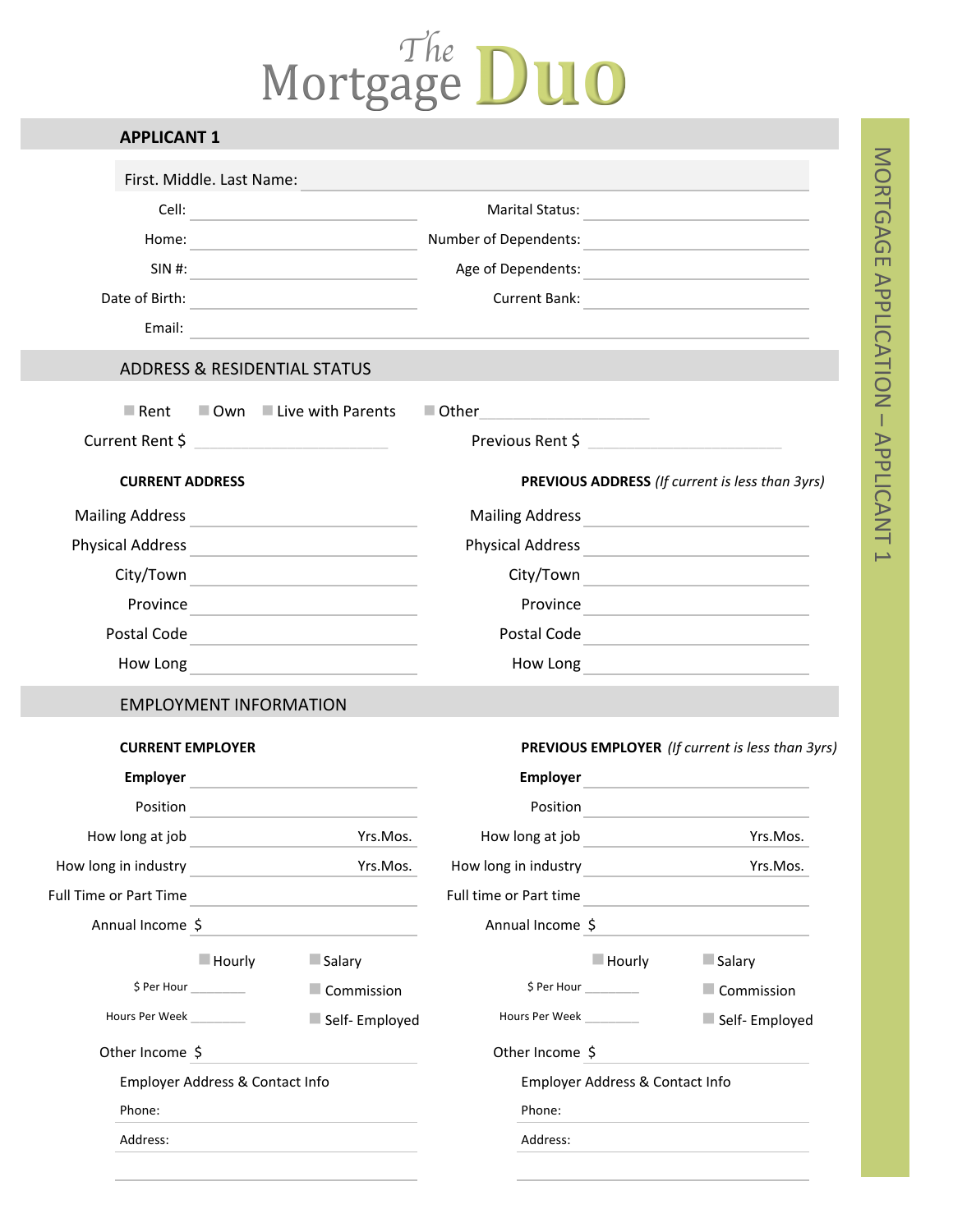# The DUO

| <b>APPLICANT 2</b>        |                       |                                          |                        |                                 |                                                                                                                |
|---------------------------|-----------------------|------------------------------------------|------------------------|---------------------------------|----------------------------------------------------------------------------------------------------------------|
| First. Middle. Last Name: |                       |                                          |                        |                                 |                                                                                                                |
|                           |                       |                                          |                        |                                 | Marital Status: National Account of the Account of the Account of the Account of the Account of the Account of |
|                           |                       |                                          |                        |                                 |                                                                                                                |
|                           |                       | $SIN$ #:                                 |                        |                                 | Age of Dependents:                                                                                             |
|                           |                       |                                          |                        |                                 | Current Bank:                                                                                                  |
|                           |                       |                                          |                        |                                 |                                                                                                                |
|                           |                       | <b>ADDRESS &amp; RESIDENTIAL STATUS</b>  |                        | SAME AS APPLICANT 1             |                                                                                                                |
|                           |                       | Rent $\Box$ Own $\Box$ Live with Parents | $\blacksquare$ Other   |                                 |                                                                                                                |
|                           |                       | Current Rent \$                          | Previous Rent \$       |                                 |                                                                                                                |
| <b>CURRENT ADDRESS</b>    |                       |                                          |                        |                                 | PREVIOUS ADDRESS (If current is less than 3yrs)                                                                |
|                           |                       |                                          |                        |                                 | Mailing Address <b>Mailing</b> Address <b>Mailing</b> Address <b>Mailing</b> Address <b>Mail Address</b>       |
|                           |                       |                                          |                        |                                 |                                                                                                                |
|                           |                       |                                          |                        |                                 |                                                                                                                |
|                           |                       |                                          |                        |                                 | Province Province                                                                                              |
|                           |                       | Postal Code                              |                        |                                 | Postal Code                                                                                                    |
|                           |                       |                                          |                        |                                 |                                                                                                                |
|                           |                       | <b>EMPLOYMENT INFORMATION</b>            |                        |                                 |                                                                                                                |
| <b>CURRENT EMPLOYER</b>   |                       |                                          |                        |                                 | PREVIOUS EMPLOYER (If current is less than 3yrs)                                                               |
|                           |                       |                                          | <b>Employer</b>        |                                 | <u> 1989 - Andrea State Barbara, pre</u>                                                                       |
|                           |                       | Position Position                        | Position               |                                 |                                                                                                                |
| How long at job           |                       | Yrs.Mos.                                 | How long at job        |                                 | Yrs.Mos.                                                                                                       |
| How long in industry      |                       | Yrs.Mos.                                 | How long in industry   |                                 | Yrs.Mos.                                                                                                       |
| Full Time or Part Time    |                       |                                          | Full time or Part time |                                 |                                                                                                                |
| Annual Income \$          |                       |                                          | Annual Income \$       |                                 |                                                                                                                |
|                           | $\blacksquare$ Hourly | Salary                                   |                        | $\blacksquare$ Hourly           | Salary                                                                                                         |
|                           | \$Per Hour            | $\blacksquare$ Commission                |                        | \$Per Hour                      | Commission                                                                                                     |
| Hours Per Week            |                       | Self- Employed                           | Hours Per Week         |                                 | Self-Employed                                                                                                  |
| Other Income \$           |                       |                                          | Other Income \$        |                                 |                                                                                                                |
|                           |                       | Employer Address & Contact Info          |                        | Employer Address & Contact Info |                                                                                                                |
| Phone:                    |                       |                                          | Phone:                 |                                 |                                                                                                                |
| Address:                  |                       |                                          | Address:               |                                 |                                                                                                                |
|                           |                       |                                          |                        |                                 |                                                                                                                |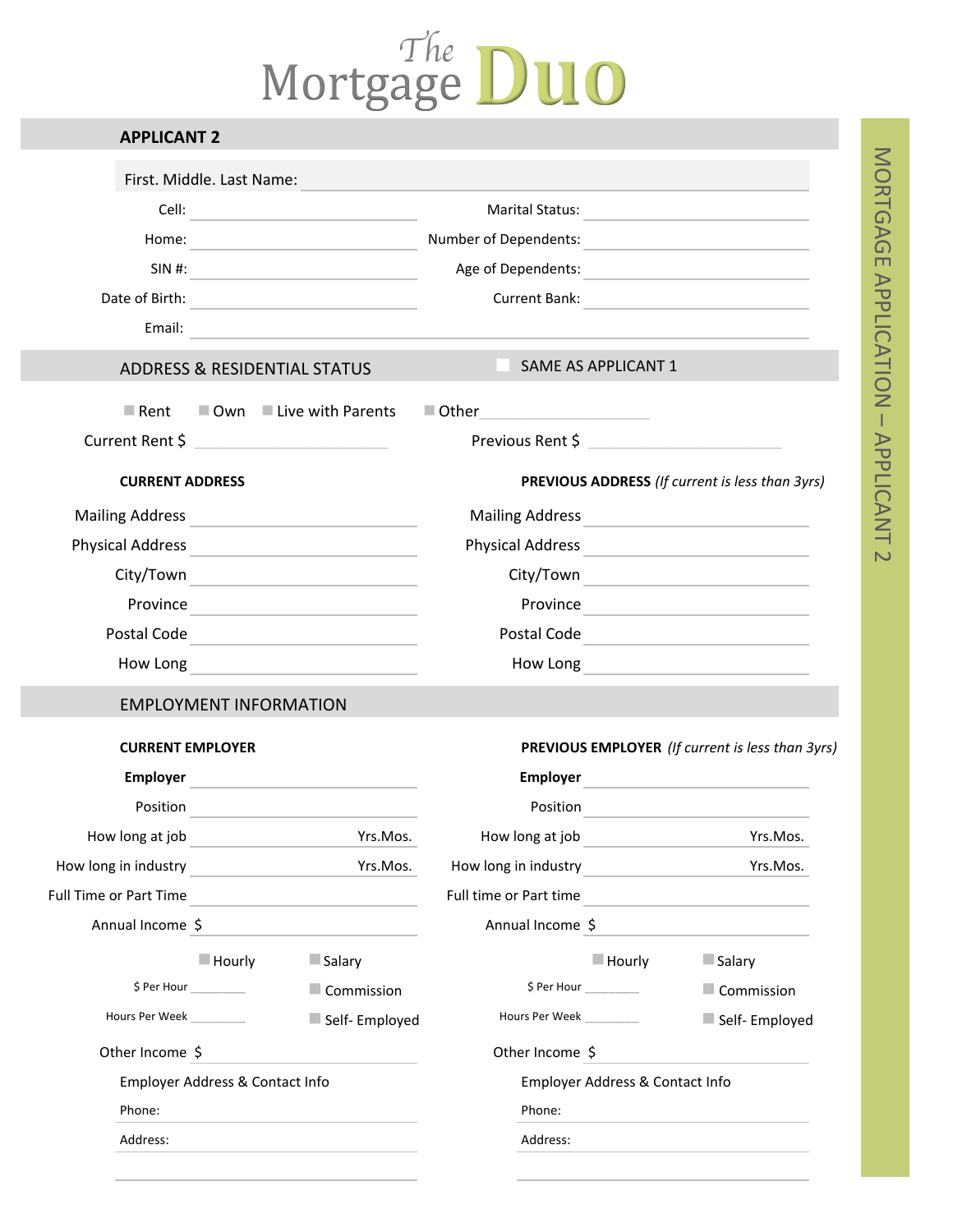## Mortgage DUO

## **ASSETS**

| <b>TYPES</b>                   | Description | Value |
|--------------------------------|-------------|-------|
| <b>Real Estate</b>             |             |       |
| Vehicles                       |             |       |
| <b>Personal Savings</b>        |             |       |
| RRSP   TFSA   GIC              |             |       |
| Stocks   Bonds   Mutual Funds  |             |       |
| ATVs   Boats   Utility Trailer |             |       |
| Holiday Trailer   RV           |             |       |
| Equipment                      |             |       |
|                                |             |       |
|                                |             |       |

## **LIABILITIES**

| <b>TYPES</b>                   | Lender | Limit | Owing | Payment |
|--------------------------------|--------|-------|-------|---------|
| Personal Loan                  |        |       |       |         |
| Studen Loan or LOC             |        |       |       |         |
| Line of Credit (LOC)           |        |       |       |         |
| Credit Card                    |        |       |       |         |
| <b>Department Store Credit</b> |        |       |       |         |
| Auto Loan   Lease              |        |       |       |         |
| Child Support   Alimony        |        |       |       |         |
|                                |        |       |       |         |
|                                |        |       |       |         |
|                                |        |       |       |         |
|                                |        |       |       |         |
|                                |        |       |       |         |
|                                |        |       |       |         |
|                                |        |       |       |         |

## **CURRENT HOME / MORTGAGE INFO**

| Rate / Term             | Lender                          |
|-------------------------|---------------------------------|
| <b>Balance Owing</b>    | Original Purchase Price         |
| Renewal Date:           | Original Purchase Date          |
| <b>Property Taxes:</b>  | Mortgage Payment                |
| Heating $\frac{1}{2}$ : | Property Tax Portion of Payment |
|                         |                                 |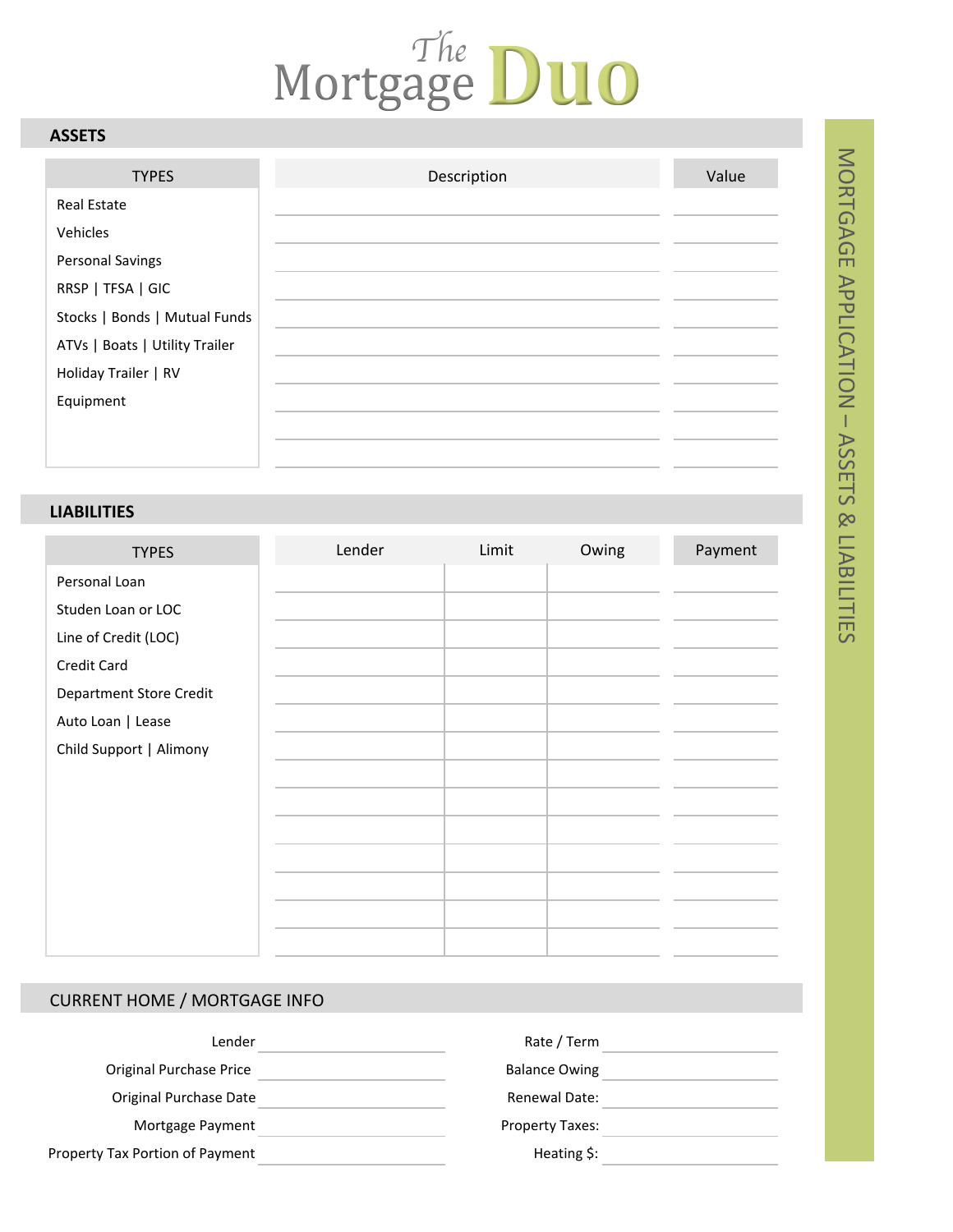## Mortgage DUO

## Client Disclosure Statement

| Co-Borrower<br><b>Borrower</b> |      |                         |           |                                                                                    |
|--------------------------------|------|-------------------------|-----------|------------------------------------------------------------------------------------|
| $\blacksquare$ yes             | l no | $\blacksquare$ ves      | ∟no       | Are there any suits or judgements against you or pending against you?              |
| $\blacksquare$ yes             | ∟no  | $\blacksquare$ ves      | ⊟no       | Have you ever gone through bankruptcy?                                             |
| $\blacksquare$ yes             | ∟no  | $\blacksquare$ yes      | Ino.      | Have you ever had a Foreclosure on any property?                                   |
| $\mathsf{L}$ yes               | l no | $\mathsf{v}\mathsf{es}$ | ⊟no       | Are you currently a guarantor or co-signer of anyone's loan, lease, or contract?   |
| $\mathsf{L}$ yes               | ∟no  | $\nu$ es                | $\Box$ no | Have you ever been divorced or separated from a spouse / common-law?               |
| $\blacksquare$ yes             | ∟no  | $\blacksquare$ ves      | l no      | Do you pay or receive any Child Support or Alimony?                                |
| $\blacksquare$ yes             | ∟no  | $\mathsf{I}$ yes        | l no      | Are you a Canadian Citizen?                                                        |
| $\blacksquare$ yes             | ∟no  | $\mathsf{I}$ yes        | $\Box$ no | Are you a First Time Buyer?                                                        |
| $\blacksquare$ yes             | l no | $\mathsf{L}$ yes        | l no      | Have you ever owned any property anywhere in the world?                            |
| $\blacksquare$ yes             | ∟no  | $\blacksquare$ yes      | Ino.      | Have you lived with a spouse or common-law who owned property in the past 4 years? |
| $\mathsf{I}$ yes               | ∟no  | $\neg$ yes              | Ino.      | Have you lived in BC for at least the last 12 months?                              |

## COMMENTS / NOTES

SIGNATURE(S)

| Borrower (Print name) |      | Co-Borrower | (Print name) |      |
|-----------------------|------|-------------|--------------|------|
| Borrower (Signature)  | Date | Co-Borrower | (Signature)  | Date |

The above information is submitted to enable The Mortgage Duo to consider a mortgage loan, and is to the best of my/our knowledge and belief a true statement of my/our personal information.